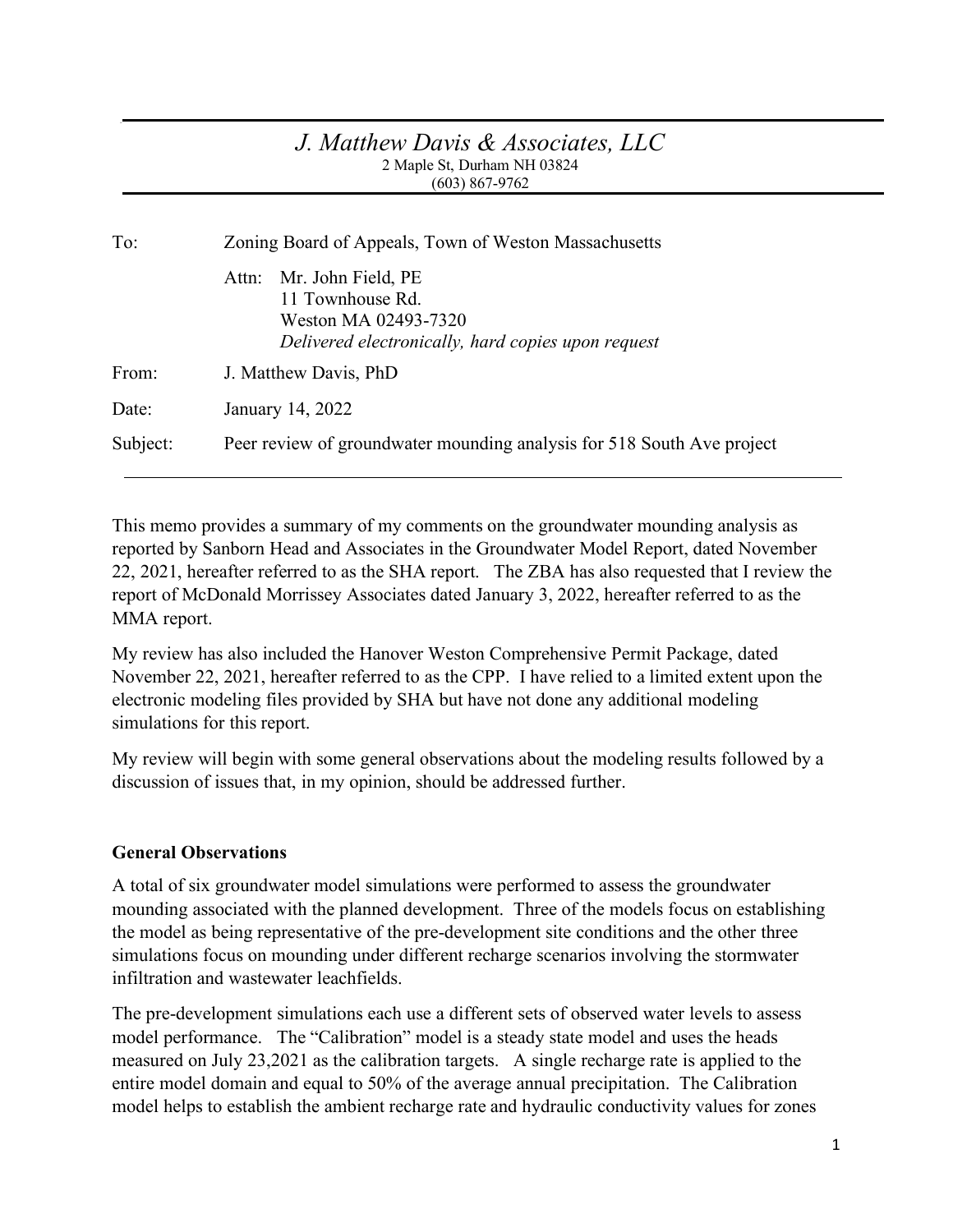representing different geologic materials. The two other pre-development models are transient (time varying) simulations and use data from precipitation events in late June to early July 2021 and then Tropical Storm Ida in early September 2021. In each of these transient simulations, the comparison of model-calculated heads to observed heads involves a 'correction' to provide better agreement. For the "June to July Verification" model, the initial model heads were corrected to remove the residuals from the "Calibration" model. For the "Ida Verification" model, the model observations were corrected to match the first field measurement.

The SHA reports states, on page 12: "It is Sanborn Head's opinion that given the scale of the model, limited off-Site data and the purpose of the model, the numerical groundwater model provides a reasonable representation of groundwater flow conditions at the Site."

Given the various corrections of the observations to fit the model ("June to July Verification") and corrections of the model to fit the data ("Ida Verification"), it is difficult for me to agree or disagree with this statement. On the one hand, the corrections could be cosmetic and have no substantive impact on the interpretation while, on the other hand, they could be masking more significant problems with the model.

The post-development mounding simulations use the same groundwater model construction while accounting for differences in recharge rates and locations due to stormwater and wastewater infiltration. These will be discussed further below.

In regard to the MMA report, I generally agree with the main Observation points and the Summary statement. Several of my concerns noted below are also raised in the MMA report. As the MMA report notes, some of the details on the limitations of the model, such as the modeling of vertical gradients in the wetland, are probably more of a distraction at this point. I am happy to provide further commentary on these issues if the ZBA is interested.

I call your attention to three main issues that are of concern.

# **Issue #1: Use of ESHGW Data in Analysis**

While the SHA report cites the Massachusetts guideline for using the highest estimated groundwater levels as a basis for mounding analysis<sup>[1](#page-1-0)</sup>, they choose to use 80 percent of the highest observed ground water levels ins summer 2021 instead of the reported Estimated Seasonal High Ground Water (ESHGW) elevations obtained as part of the hydrogeologic site investigation (SHA report, Appendices B and C).

The SHA report prefers to interpret the Mass DEP guideline for the 80<sup>th</sup> percentile elevation to be 80 percent of the difference between the lowest and highest observed water levels during the summer of 2021. While the summer of 2021 may have been the wettest on record, no analysis is

<span id="page-1-0"></span><sup>&</sup>lt;sup>1</sup> "Ground water mound calculations shall be performed based upon the starting groundwater elevation of the 80th percentile of the highest estimated groundwater level. A simple desktop calculation or analytical model should utilize data collected from the site investigations." Commonwealth of Massachusetts Department of Environmental Protection, Division of Watershed Permitting, 2018. *Guidelines for the Design, Construction, Operation, and Maintenance of Small Wastewater Treatment Facilities with Land Disposal*, Revised July 2018, page 41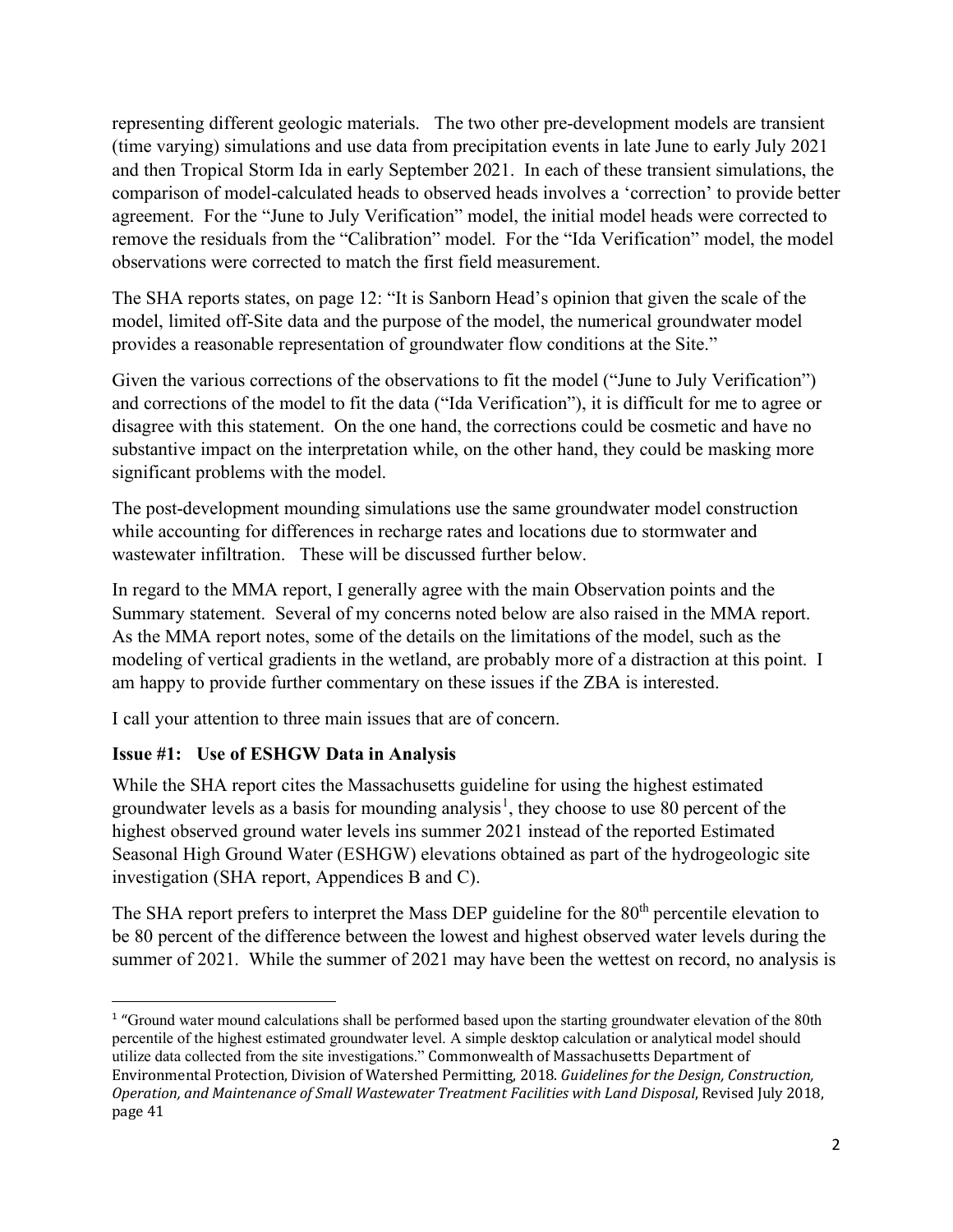presented to demonstrate that the summertime water levels in 2021 are representative of the seasonal high condition. Seasonal high conditions typically occur during the spring, when snowmelt is combined with rainfall during a period of very low evapotranspiration.

An analysis of observed ESHGW elevations in the vicinity of the stormwater and wastewater infiltration areas (obtained from Appendices B and C of the SHA report), suggests that the  $80<sup>th</sup>$ percentile is approximately 215 ft (Table 1).

| Test Pit<br>(ranked by<br>ESHGW) | Ground<br>Elevation<br>[ft] | Depth to<br><b>ESHGW</b><br>$\lceil$ in] | <b>ESHGW</b><br>Elevation<br>[ft] | Percentile |
|----------------------------------|-----------------------------|------------------------------------------|-----------------------------------|------------|
| <b>SH-TP-102</b>                 | 218.0                       | 84                                       | 211.0                             | 0.08       |
| <b>SH-TP-502</b>                 | 220.0                       | 90                                       | 212.5                             | 0.17       |
| <b>SH-TP-307</b>                 | 218.0                       | 60                                       | 213.0                             | 0.25       |
| <b>SH-TP-501</b>                 | 223.0                       | 120                                      | 213.0                             | 0.25       |
| <b>SH-TP-506</b>                 | 217.5                       | 45                                       | 213.8                             | 0.42       |
| DTH-8                            | 217.9                       | 48                                       | 213.9                             | 0.50       |
| DTH-7                            | 217.3                       | 40                                       | 214.0                             | 0.58       |
| <b>SH-TP-504</b>                 | 219.0                       | 54                                       | 214.5                             | 0.67       |
| <b>SH-TP-505</b>                 | 219.5                       | 60                                       | 214.5                             | 0.67       |
| <b>SH-TP-503</b>                 | 220.0                       | 56                                       | 215.3                             | 0.83       |
| DTH-3                            | 225.5                       | 60                                       | 220.5                             | 0.92       |
| DTH-4                            | 225.1                       | 30                                       | 222.6                             | 1.00       |

Table 1. Estimated Seasonal High Ground Water (ESHGW) reported from Test Pits in vicinity of Stormwater Infiltration Areas and Leach Fields.

Instead of using the 80<sup>th</sup> percentile of the ESHGW, the SHA report either uses values calculated from summertime observations or spot ESHGW elevations from select test pits (see SHA report Exhibit J).

The observed ESHGW elevations recorded are for pre-development conditions. The simulation of post-development "Normal Groundwater Conditions" shows a post-development groundwater mound ranging from 0.5 to 1 foot. When using pre-development ESHGW observations to assess post-development mounding, it may be prudent to adjust the pre-development ESHGW for postdevelopment normal conditions.

### **Issue #2: Disconnect between Pre-development vs. Post-development**

If the model is indeed a reasonable representation of the conditions at the Site, as stated on page 12 of the SHA report, this would be limited to the pre-development conditions. The planned development will significantly alter the hydrologic conditions at the site in two ways. First, the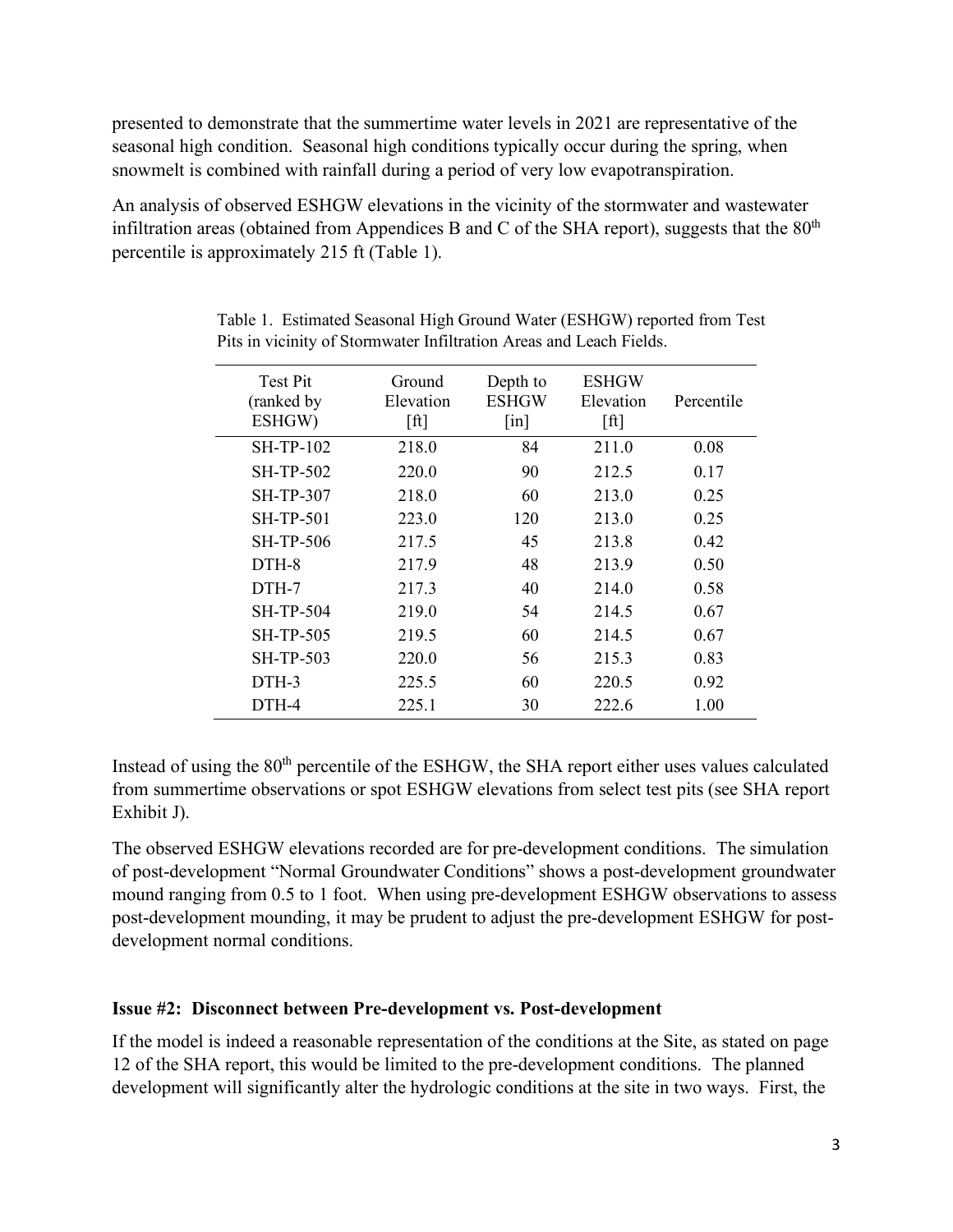post-development model will need to account for spatially varying recharge conditions due to the addition of impermeable surfaces and infiltration basins for both stormwater and wastewater. The post-development models presented by SHA have recognized this change by adding five additional recharge zones, for a total of six.

The second significant post-development site alteration is the additional of physical structures that may interact with the groundwater mound and impede groundwater flow. As noted by MMA, the Massachusetts DEP requires and an evaluation of these potential impacts<sup>[2](#page-3-0)</sup>. Results of the mounding analysis models presented in the SHA report suggest that these structures may indeed impact the ability of the groundwater mound to dissipate horizontally, as depicted in the model.

For example, the Comprehensive Permit Package (CPP) notes the base of the retaining wall to the east of SIA 3 will have an elevation of 217.5 ft (CPP Sheet C-7). This location is very close to Test Pit D.T.H.-8 that has a recorded ESHGW elevation of 213.9. The simulated mound for the 10-year storm at the location of D.T.H.-8 is approximately 5.5 ft. When the simulated mound height is added to the documented ESHGW, the simulated mound height for seasonal high conditions and a 10-year storm event is 219.4 feet, approximately 2 feet higher than the base of the planned wall. Based on the materials provided by the applicant, *it appears that the retaining walls will impact the groundwater flow, though these effects have not yet been accounted for.*

Another concern regarding the post-development structures is the potential interference of the mound with the stormwater system. Again, adding the simulated mound height of approximately 10 feet (SHA Figure 11) to the  $80<sup>th</sup>$  percentile of the ESHGW elevations recorded in the test pits near the infiltration areas of 215 feet results in a mound elevation of approximately 225 ft, which is approximately equal to the top of SRA #3 (Top of Stone = 224.6). In addition to the very important point raised by MMA regarding the stormwater designs assuming that the groundwater mound will remain below the bottom of the chambers (220.5 ft), the simulation of the mound height to the top of chambers also neglects the hydrologic impact the chambers may have on groundwater flow. The details of construction of the infiltration chambers are unclear, but reference to a "Vent Hole" in the side of the chambers (CCP Sheet C-15, SC 4-3 Elevation), suggests that the walls are impermeable. As with the retaining walls, *the hydrologic effects of the stormwater infiltration chambers on the groundwater mound are not accounted for in the current analysis.* 

The third impermeable boundary that may affect the groundwater mound is the building foundation that intersects the 6-foot mound height contour (SHA figure 11). Again, if the ESHGW elevation is 215 ft, this suggests that the building foundation would need be higher than 221 ft, which is just one foot below grade (see CPP Sheet C-11). Again, *the hydrologic effects*

<span id="page-3-0"></span><sup>&</sup>lt;sup>2</sup> "Evaluation must include (if applicable) the effect of impermeable or semi-permeable barriers within the potential groundwater mound. These would include but not limited to foundations and retaining walls.", Commonwealth of Massachusetts Department of Environmental Protection, Division of Watershed Permitting, 2018. *Guidelines for the Design, Construction, Operation, and Maintenance of Small Wastewater Treatment Facilities with Land Disposal*, Revised July 2018, page 21.